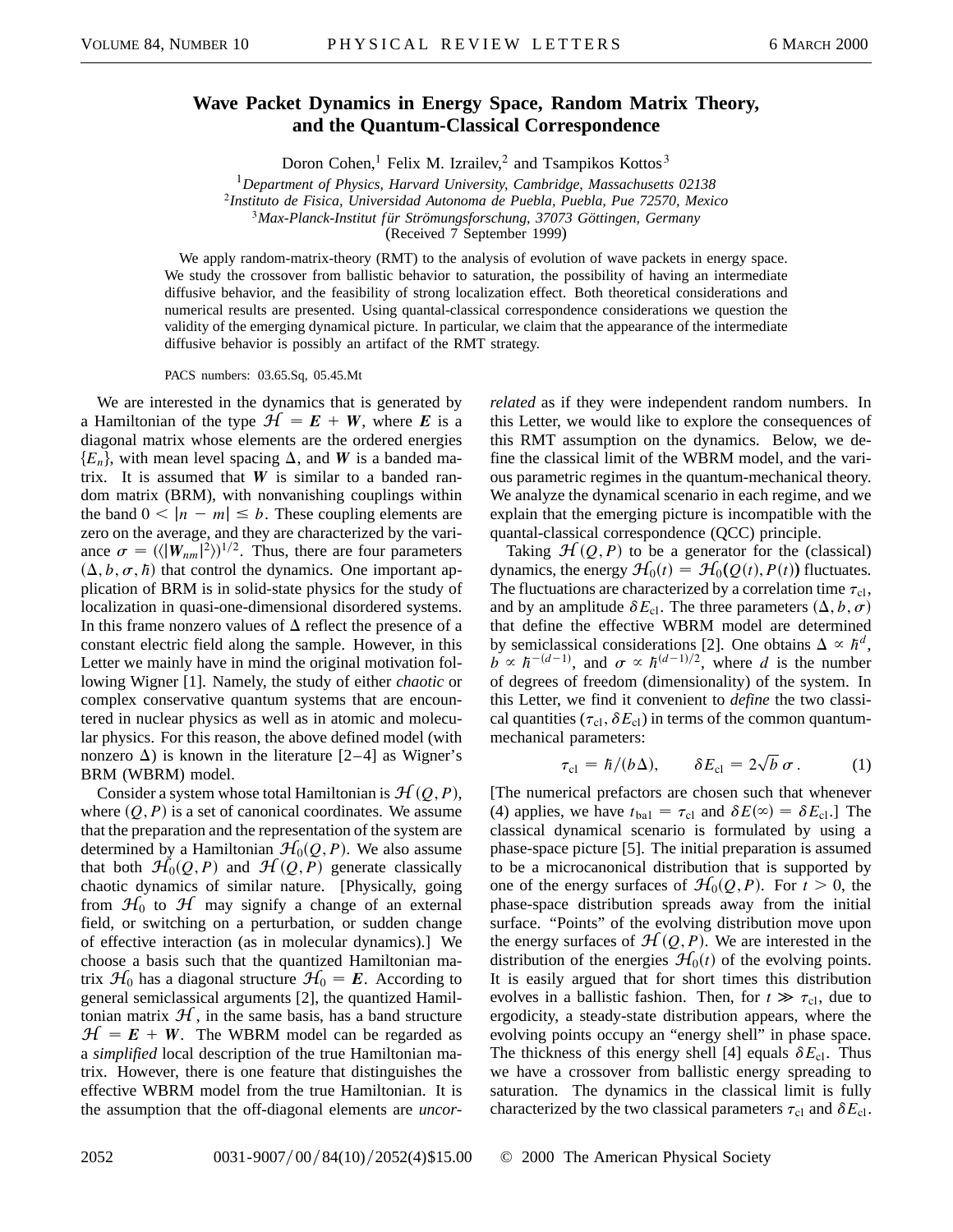We are going to study the corresponding quantummechanical scenario. At  $t = 0$  the system is prepared in an eigenstate of  $\mathcal{H}_0 = \mathbf{E}$ . For  $t > 0$  the evolution of the system is determined by  $\mathcal{H} = E + W$ . The evolving state is  $\psi(t)$ , and we are interested in the evolving distribution  $|\langle n|\psi(t)\rangle|^2$ . We shall use the following terminology: The standard perturbative regime is  $(\sigma/\Delta) < 1$ . The Wigner regime is  $1 \ll (\sigma/\Delta) \ll b^{1/2}$ . The ergodic regime is  $b^{1/2} \ll (\sigma/\Delta) \ll b^{3/2}$ . The localization regime is  $b^{3/2} \ll (\sigma/\Delta)$ ; see [1,4]. It is easily verified that the limit  $h \rightarrow 0$  corresponds to the ergodic regime or possibly (provided  $d = 2$ ) to the localization regime.

The structure of the eigenstates  $\alpha$  of  $\mathcal{H}$  has been studied in [1,3,4]. We denote the average shape of an eigenstate as  $W_{\rm E}(r) = \langle |\varphi_{\alpha}(n_{\alpha} + r)|^2 \rangle$  where  $\varphi_{\alpha}(n) = \langle n | \alpha \rangle$ , and  $n_{\alpha}$  is the "site" around which the eigenstate is located. The average is taken over all the eigenstates that have roughly the same energy  $E_\alpha \sim E$ . There are two important energy scales: one is the classical width of the energy shell  $\delta E_{c}$ , and the other is the range of the interaction  $\Delta_b = b\Delta$ . In the *standard perturbative regime*  $W_E(r)$  contains mainly one level, and there are perturbative tails that extend over the range  $\Delta_b$ . In the *Wigner regime*, many levels are mixed: the main (nonperturbative) component of  $W_E(r)$  has width  $\Gamma = 2\pi(\sigma/\Delta)^2 \times \Delta$ , and the shape within the bandwidth  $\Delta_b$  is of the Lorentzian type. However, in actual physical applications this Lorentzian is a special case of core-tail structure [5], where the tail can be found via first-order perturbation theory. Outside the bandwidth the tails decay faster than exponentially [3]. On approach to the ergodic regime  $W_{\rm E}(r)$  spills over the range  $\Delta_b$ . Deep in the *ergodic regime* it occupies "ergodically" the whole energy shell whose width is  $\delta E_{cl}$ . In actual physical applications the exact shape is determined by simple classical considerations [5,6]. Deep in the *localization regime*  $W_{E}(r)$  is no longer ergodic: A typical eigenstate is exponentially localized within an energy range  $\delta E_{\xi} = \xi \Delta$  much smaller than  $\delta E_{\text{cl}}$ . The localization length is  $\xi \approx b^2$ . In actual physical applications it is not clear whether there is such a type of localization. (We are using the term "localization" only in the sense of having  $\delta E_{\xi} \ll \delta E_{\text{cl}}$ .)

Now we would like to explore the various dynamical scenarios that can be generated by the Schrödinger equation for  $a_n(t) = \langle n | \psi(t) \rangle$ . Namely,  $da_n/dt =$ <br>  $(i/k) F_{n-1}$  (i)  $k \sum_{n=1}^{\infty} W_{n-1}$  starting with an initial  $-(i/\hbar)E_na_n - (i/\hbar)\sum_m W_{nm}a_m$ , starting with an initial preparation  $a_n = \delta_{nm}$  at  $t = 0$ . In a previous study [7] only the localization regime was analyzed. Here we consider the general case ( $\Delta \neq 0$ ). We describe the energy spreading profile for  $t > 0$  by the transition probability kernel  $P_t(n|m) = \langle |a_n(t)|^2 \rangle$ . The angular brackets stand for averaging over realizations of the Hamiltonian. It is convenient to characterize the energy spreading profile by the variance  $M(t) = \sum_n (n - m)^2 P_t(n|m)$ , the participation ratio  $N(t) = \sum_{n} [P_t(n|m)]^2\}^{-1}$ , the total transition probability  $p(t)$ , and the out-of-band transition probability *q*(*t*). Both *p*(*t*) and *q*(*t*) are defined as  $\sum_{n}^{l} P(n|m)$  where the prime indicates exclusions of the term  $n = m$  or exclusion of the terms  $|n - m| \leq b$ , respectively. The Schrödinger equation has been integrated numerically using the self-expanding algorithm of [7] to eliminate finite-size effects. Namely, additional 10*b* sites are added to each edge whenever the probability of finding the "particle" at the edge sites exceeded  $10^{-15}$ . Figure 1 illustrates the time evolution of the energy spreading profile. From such plots we define various time scales. The times  $t_{\text{ball}}$  and  $t_{\text{sat}}$  pertain to  $M(t)$  and mark the departure time from ballistic behavior and the crossover time to saturation. The time  $t_{sta}$  pertains to  $N(t)$  and marks the crossover to a stationary distribution. The time scale  $t_{\text{prt}}$ pertains to  $p(t)$  and marks the disappearance of the simple perturbative structure [see (2) below]. The asymptotic value of  $q(t)$ , if it is much less than 1, indicates that the system is either in the standard perturbative regime or in the Wigner regime, where out-of-band transitions can be neglected. The saturation profile is given by the expression  $P_{\infty}(n|m) = \sum_{\alpha} |\langle n|\alpha\rangle|^2 |\langle \alpha|m\rangle|^2$ , and it is roughly approximated by the autoconvolution of  $W_E(r)$ . Therefore the saturation profiles (Fig. 1) are similar to the average shape of the eigenstates. We have found that  $M(\infty)$ satisfies a scaling relation  $Y = 2X[1 - \exp(-1/2X)]$ where  $X = (\sigma/\Delta)/b^{3/2}$  and  $Y = [M(\infty)]^{1/2}/b^2$ . This scaling relation is similar to the one that pertains to the average shape of the eigenstates [4].

In the *standard perturbative regime* each eigenstate of  $H$  is localized "perturbatively" in one energy level. Thus, for arbitrarily long times the probability is concentrated mainly in the initial level. We can write schematically [5]

$$
P_t(n|m) \approx \delta_{nm} + \text{Tail}(n - m; t), \qquad (2)
$$

where Tail $(n - m; t) = (\sigma/\hbar)^2 t \tilde{F}_t[(E_n - E_m)/\hbar]$  within the range of first-order transitions  $(0 < |n - m| < b)$ , and zero otherwise. Here  $\tilde{F}_t(\omega) = t[\text{sinc}(\omega t/2)]^2$  is the spectral content of a constant perturbation of duration *t*, and  $sinc(x) = sin(x)/x$ . We have trivial recurrences from *n* to *m* once *t* becomes larger than  $2\pi\hbar/(E_n - E_m)$ . The global crossover to quasiperiodic behavior is marked by the Heisenberg time  $t_H = 2\pi \hbar/\Delta$ . The total normalization of the tail is much less than unity at any time.

In the *Wigner regime,* one observes that the perturbative expression (2) is still valid for sufficiently short times  $t \ll t_{\text{prt}}$ . Let us estimate the perturbative break time  $t_{\text{prt}}$ . For short times ( $t < \tau_{\text{cl}}$ ) the spectral function  $\tilde{F}_t(\omega)$ is very wide compared with the bandwidth  $\Delta_b$  of firstorder transitions. Consequently, we can use the replacement  $\tilde{F}_t(\omega) \mapsto t$  and we get that the total transition probability is  $p(t) \approx b \times (\sigma t / \hbar)^2$ . On the other hand, for  $t > \tau_{\text{cl}}$ , the spectral function  $\tilde{F}_t(\omega)$  is narrow compared with the bandwidth, and it can be approximated by a delta function. As a result we get  $p(t) \approx \frac{\sigma^2}{\hbar\Delta} \times t$ . The condition  $p(t) \sim 1$  determines  $t_{\text{prt}}$  leading to

$$
t_{\text{prt}} = \begin{cases} \hbar \Delta / \sigma^2 & \text{for} \quad 1 < \sigma / \Delta < \sqrt{b} \\ \hbar / (\sqrt{b} \; \sigma) & \text{for} \quad \sqrt{b} < \sigma / \Delta \end{cases} \tag{3}
$$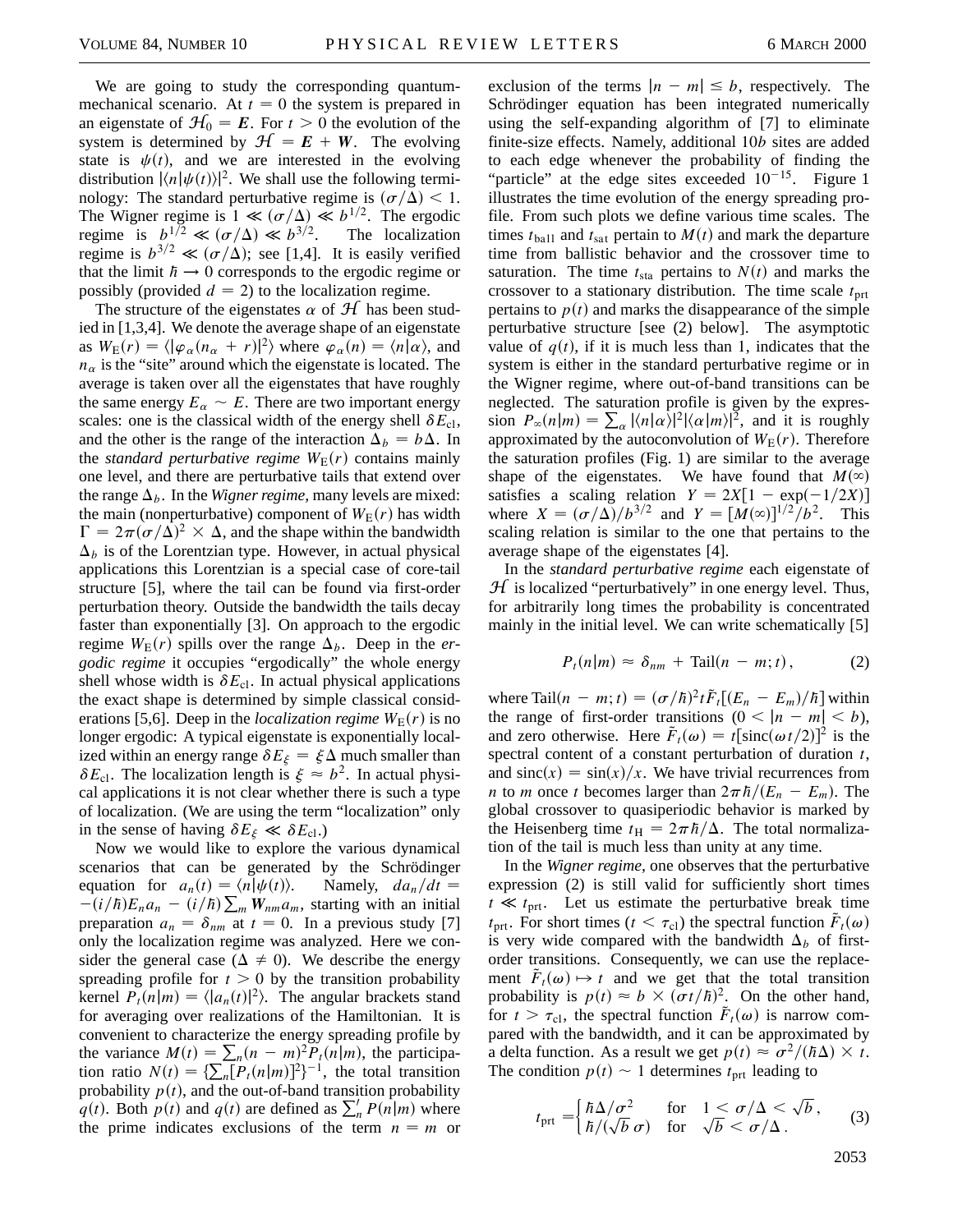

FIG. 1. Left: Representative examples of time evolution. The units of energy and time are chosen such that  $\sigma = 1$  and  $\hbar =$ 1. Here  $b = 80$ . Right: Saturation profiles for the following regimes: (a) standard perturbative, (b) Wigner, (c) ergodic, (d) localization. The distance between the tick marks on the horizontal axis of (a)–(c) is *b*. In (d) the full scale is  $|n - m| < 2000$ . The full scale of the vertical log axis is  $-15 < \ln(P) < 0$ . In (a) and (b) the  $1/(n - m)^2$  behavior of the (in-band) tail is fitted by dashed lines. The in-band profile in (b) corresponds to a Lorentzian with a very high accuracy.

It should be noticed that for  $\sigma \sim \Delta$  we get  $t_{\text{prt}} \sim t_{\text{H}}$ . Thus, taking recurrences into account, we come again to the conclusion, that for  $\sigma \ll \Delta$  there is no perturbative break time. The *variance*  $[\delta E(t)]^2 = \Delta^2 \times M(t)$  of the energy distribution (2) is easily calculated. We get a ballisticlike behavior, followed by saturation,

$$
\delta E(t) \approx \begin{cases}\n(\delta E_{\text{cl}}/\tau_{\text{cl}}) & \text{for} \quad t < \tau_{\text{cl}}\,, \\
\delta E_{\text{cl}} & \text{for} \quad t > \tau_{\text{cl}}\,.\n\end{cases}\n\tag{4}
$$

For  $t \sim t_{\text{prt}}$  the tail (2) becomes Lorentzian-like, and it is characterized by a width  $\hbar/t = \Gamma$ . For  $t > t_{\text{prt}}$  expression (2) loses its validity, but it is obvious that the energy cannot spread any more, since it had already acquired the saturation profile.

It should be realized that neither (2), nor the Lorentzianlike saturation profile of the Wigner regime, could correspond to the classical spreading profile. In the latter case the saturation profile is characterized by two genuine quantum mechanical scales  $(\Gamma, \Delta_b)$ , whereas the classical ergodic distribution is characterized by the single energy scale  $\delta E_{\text{cl}}$ ; see Fig. 2. However, in spite of this lack of correspondence, the variance (4) behaves in a classical-like fashion. Using the terminology of [5] we have here *restricted* rather than *detailed* QCC: The quantal  $P_t(n|m)$  is definitely different from its classical analog, but the variance  $\delta E(t)$ , unlike the higher moments of the distribution, turns out to be the same.

In the *ergodic regime* the time scale  $\tau_{cl}$  becomes larger than  $t_{\text{prt}}$ , and therefore  $\tau_{\text{cl}}$  loses its significance. At  $t \sim$  $t<sub>prt</sub>$  the quantal energy spreading just "fills" the energy range  $\Delta_b$ , and we get  $\delta E(t) \approx \Delta_b$ . The perturbative result (2) is no longer applicable for  $t > t_{\text{prt}}$ . However, the simplest heuristic picture turns out to be correct. Namely, once the mechanism for ballisticlike spreading disappears a stochasticlike behavior takes its place. The stochastic energy spreading is similar to a random-walk process with step size  $\Delta_b$  and transient time  $t_{\text{prt}}$ . Therefore we have a diffusive behavior  $\delta E(t)^2 = D_E t$  where

$$
D_{\rm E} = C\Delta_b^2/t_{\rm prt} = C\Delta^2 b^{5/2}\sigma/\hbar \propto \hbar \tag{5}
$$

and the numerical prefactor [7] is  $C \approx 0.85$ . This diffusion is not of a classical nature. The diffusion can go on as long as  $(D_{\rm E}t)^{1/2} < \delta E_{\rm cl}$ , hence the ergodic time is

$$
t_{\rm erg} = b^{-3/2} \hbar \sigma / \Delta^2 \propto 1/\hbar \,. \tag{6}
$$

After this ergodic time the energy spreading profile saturates to a classical-like steady state distribution [4].

In the *localization regime* the quasiperiodic nature of the dynamics is important. The "operative" eigenstates are defined as those having a non-negligible overlap with the initial state *m*. These eigenstates are located within the energy shell whose width is  $\delta E_{\text{cl}}$ . If the eigenstates are ergodic, then all of them are operative, and therefore the effective level spacing between them is  $\Delta_{\text{eff}} \approx \Delta$ . However, if the eigenstates are localized, then only  $\xi$  out of them have a significant overlap with the initial state *m*, and therefore  $\Delta_{eff} \approx \delta E_{cl}/\xi$ . The effective energy spacing  $\Delta_{eff}$  is the relevant energy



FIG. 2. The uppper diagram illustrates the various dynamical scenarios (see text). The lower plot illustrates the various energy-scales that characterize the associated stationary distributions: The bandwidth  $\Delta_b$  is indicated by a horizontal solid line; the width of the nonperturbative component is indicated by the grey shading. The width of the energy shell is indicated by the dashed line. The variance  $\delta E^{(\infty)}$  is indicated by the bold solid line.